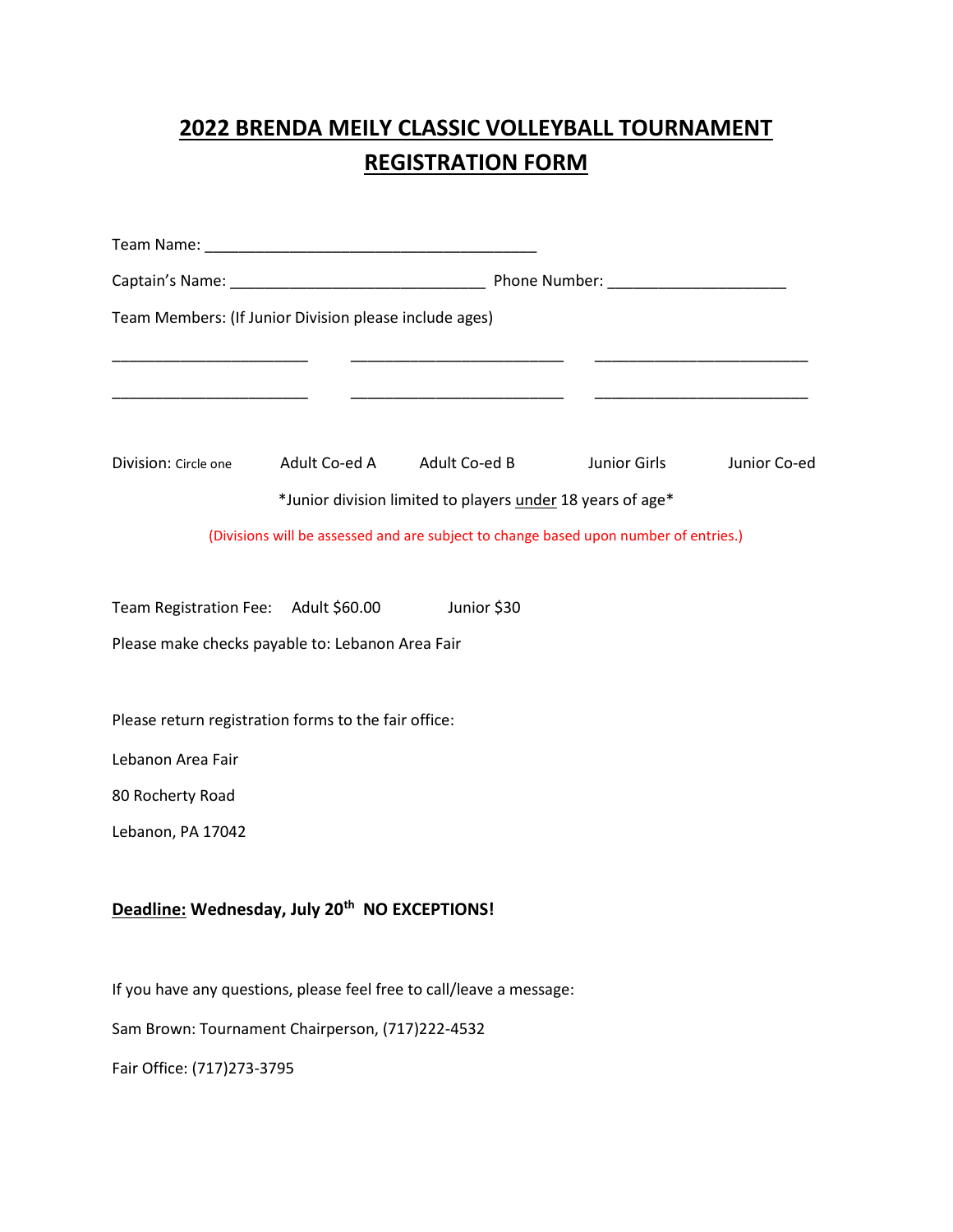## **BRENDA MEILY CLASSIC VOLLEYBALL TOURNAMENT RULES**

## TOURNAMENT BEGINS AT 1:00 PM ON SUNDAY JULY 24<sup>th</sup>.

1. 6 players on a court at one time, minimum of 2 players need to be female.

2. Girl rule in effect. (If 3 hits are taken one contact must be by a female player.)

3. Net serves will be allowed.

4. Open hand serve receive will be allowed but be sure to be honest and fair with calling the cleanliness of hands.

5. No contact with the net unless the ball forces the net into the player.

6. May touch center line, one or both feet, but may not be in contact of opposing court unless in contact with the center line.

7. No blocking or spiking serve.

8. Ball must break plane of the net before contact is made.

9. Block is a neutral hit. (Blocker is eligible to make first contact after a block.)

10. Server must serve the ball from behind the endline.

11. Back row player may not jump and hit from in front of the 10ft line.

12. In the off chance the ball crosses onto another court the ball is considered out of bounds and may not be played. This is for the safety of yourself and others players.

Individuals are responsible for making honest calls against themselves and teammates ONLY. Making calls against the opposing team will not be tolerated.

\*\*\* Tournament will be held rain or shine. This has the potential to be a long hot day—plan accordingly. If you are not accustomed to playing in tournaments, please prepare with plenty of liquids.\*\*\*

**It is the captain's responsibility to be sure each team member has signed a copy of the waiver form and either submits the waiver with the entry form or brings the signed copy to be handed in the day of the event.** 

See Waiver Below